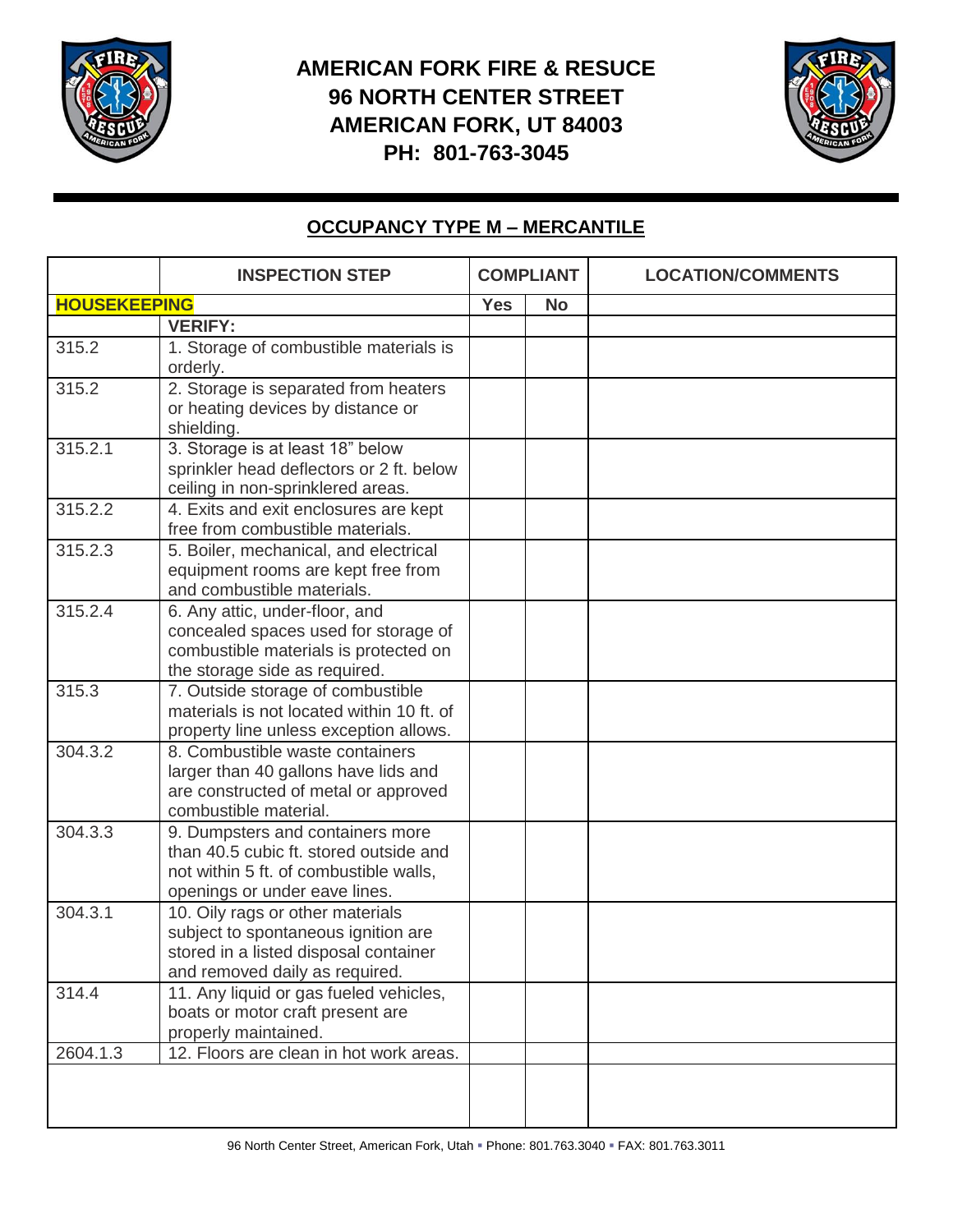|              | <b>MISCELLANEOUS AREAS</b>                                                                                                                                                          | <b>Yes</b> | <b>No</b> | <b>Comments / Location</b> |
|--------------|-------------------------------------------------------------------------------------------------------------------------------------------------------------------------------------|------------|-----------|----------------------------|
|              | <b>VERIFY:</b>                                                                                                                                                                      |            |           |                            |
| 505.1        | 1. Approved address numbers are<br>plainly legible and visible from the<br>street fronting the property.                                                                            |            |           |                            |
| 506.1        | 2. Key box is properly installed, if<br>required.                                                                                                                                   |            |           |                            |
| 503.4        | 3. Fire apparatus roads are<br>unobstructed.                                                                                                                                        |            |           |                            |
| 503.2.1      | 4. Fire apparatus roads are not less<br>than 20 ft, with a minimum height<br>unobstructed of 13 ft. 6 in.                                                                           |            |           |                            |
| 1004.3       | 5. Occupant loads are posted.                                                                                                                                                       |            |           |                            |
| 404.2        | 6. An approved fire safety and<br>evacuation plan has been prepared<br>and is maintained if required.                                                                               |            |           |                            |
| 406.2        | 7. Employees have been trained<br>annually in fire emergency<br>procedures, fire evacuation and fire<br>safety plans.                                                               |            |           |                            |
|              | <b>FIRE PROTECTION SYSTEM</b>                                                                                                                                                       | <b>Yes</b> | <b>No</b> | <b>Comments / Location</b> |
|              | <b>VERIFY:</b>                                                                                                                                                                      |            |           |                            |
| Tbl 906.3(1) | 1. One 2A fire extinguisher installed in<br>low hazard office areas per 6000 sq.                                                                                                    |            |           |                            |
| 906.1        | ft.                                                                                                                                                                                 |            |           |                            |
| Tbl 906.3(1) | 2. One 2A fire extinguisher is installed<br>in moderate hazard areas per 4000                                                                                                       |            |           |                            |
| 906.1        | sq. ft.                                                                                                                                                                             |            |           |                            |
| Tbl 906.3(1) | 3. The maximum travel distance to an<br>extinguisher is 75 feet.                                                                                                                    |            |           |                            |
| 906.5        | 4. Extinguishers are located in<br>conspicuous locations where they will<br>be readily accessible and immediately<br>available for use.                                             |            |           |                            |
| 906.6        | 5. Extinguishers are not obstructed or<br>obscured from view.                                                                                                                       |            |           |                            |
| 906.7        | 6. Handheld extinguishers are not<br>housed in cabinets or installed on<br>hangers or brackets.                                                                                     |            |           |                            |
| 906.9        | 7. Fire extinguishers are installed so<br>that its top is no more than 5 ft. above<br>the floor if less than 40 lbs. and if over<br>40 lbs no more than 3.5 ft. above the<br>floor. |            |           |                            |
| Tbl. 906.1   | 8. Additional required extinguishers<br>are in place.                                                                                                                               |            |           |                            |
| 906.2        | 9. All fire extinguishers have current<br>service tag indicating service was<br>conducted.                                                                                          |            |           |                            |
| 903.4        | 10. All valves on the sprinkler are<br>electronically supervised if system has<br>more than 20 heads.                                                                               |            |           |                            |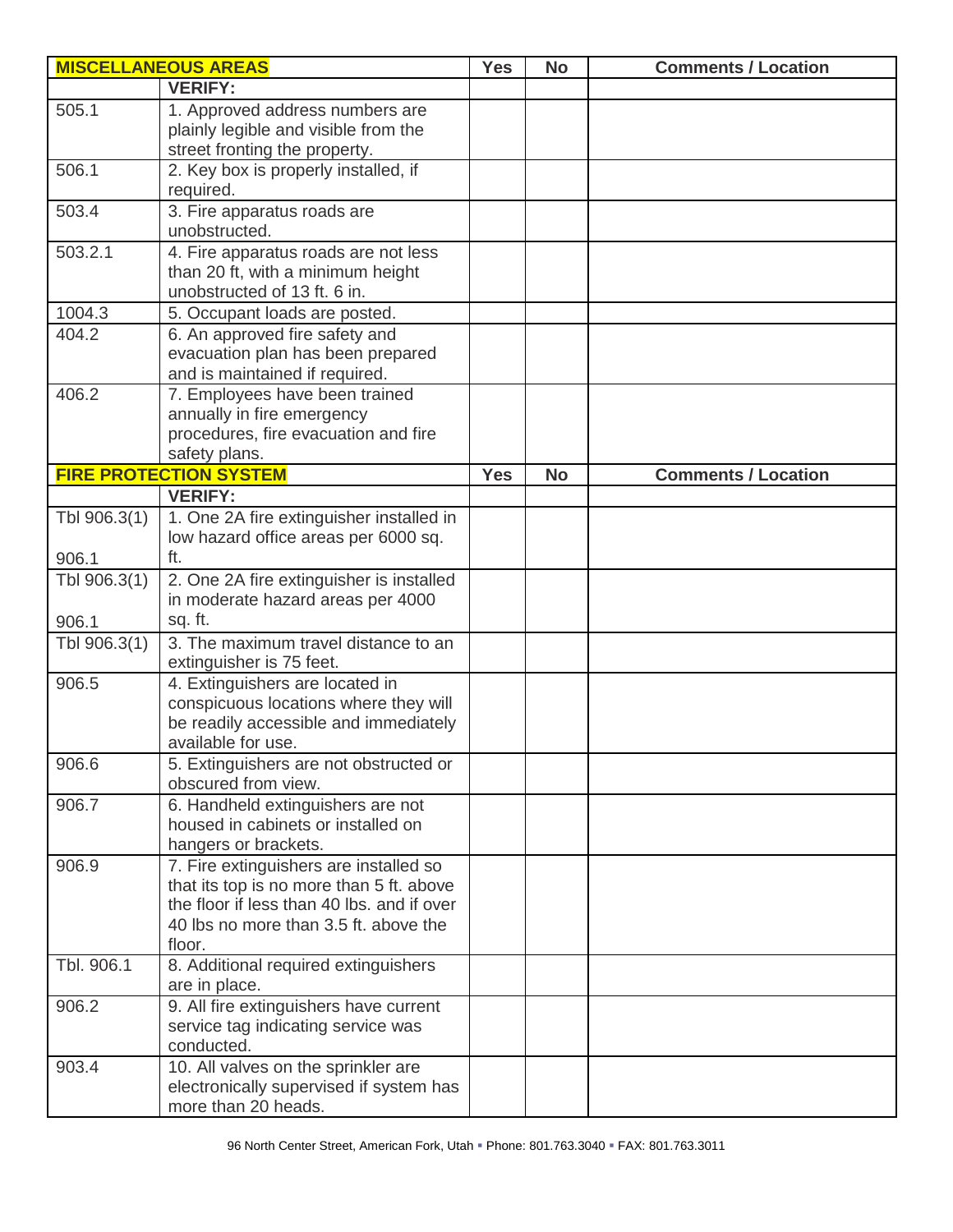| 901.6<br><b>NFPA 13,</b> | 11. All sprinkler heads or cover plates<br>are clear of paint unless part of factory<br>installed paint when head was                       |            |           |                            |
|--------------------------|---------------------------------------------------------------------------------------------------------------------------------------------|------------|-----------|----------------------------|
| 6.2.6.2.2                | produced.                                                                                                                                   |            |           |                            |
| 901.6                    | 12. All fire detection, alarm, and<br>extinguishing systems are being<br>maintained in an operative condition.                              |            |           |                            |
| 901.6.2                  | 13. Records are available for all<br>system inspections, tests and<br>maintenance for last 3 years and<br>available if requested.           |            |           |                            |
| 508.5.5                  | 14. A 3 ft. clearance has been<br>maintained around all fire hydrants<br>unless otherwise approved.                                         |            |           |                            |
| 907.20.5                 | 15. Fire alarm systems have been<br>maintained in an operative condition.                                                                   |            |           |                            |
| 901.6                    | 16. An automatic sprinkler system is<br>maintained in operational condition.                                                                |            |           |                            |
| <b>ELECTRICAL SYSTEM</b> |                                                                                                                                             | <b>Yes</b> | <b>No</b> | <b>Comments / Location</b> |
|                          | <b>VERIFY:</b>                                                                                                                              |            |           |                            |
| 605.4.1                  | 1. Re-locatable power taps are of the<br>polarized or grounded type and are<br>equipped with overcurrent protection<br>and listed.          |            |           |                            |
| 605.4.2                  | 2. Re-locatable power taps are directly<br>connected to a permanently installed<br>receptacle.                                              |            |           |                            |
| 605.4.3                  | 3. Re-locatable power taps do not<br>extend through walls, ceilings, floors,<br>under doors or floor coverings or are<br>subject to damage. |            |           |                            |
| 605.5                    | 4. Extension cords do not serve as a<br>substitute for permanent wiring.                                                                    |            |           |                            |
| 605.5                    | 5. Extension and flexible cords are not<br>affixed to the structure, extended<br>through walls, ceilings or floors.                         |            |           |                            |
| 605.5.1                  | 6. Extension cords are plugged<br>directly into an approved receptacle,<br>power tap, or multi-plug adapter                                 |            |           |                            |
| 605.5.1                  | 7. Any extension cord only serves one<br>portable appliance unless an<br>approved multi-plug extension cord is<br>used.                     |            |           |                            |
| 605.5.3                  | 8. Extension cords do not contain<br>splices or damage.                                                                                     |            |           |                            |
| 605.5.4                  | 9. Extension cords are grounded if<br>serving grounded portable appliances.                                                                 |            |           |                            |
| 605.5.2                  | 10. Extension cord ampacity is greater<br>than the rated ampacity of the<br>portable appliance served by the cord.                          |            |           |                            |
| 605.3                    | 11. Proper working spaces are being<br>maintained in and around service<br>equipment.                                                       |            |           |                            |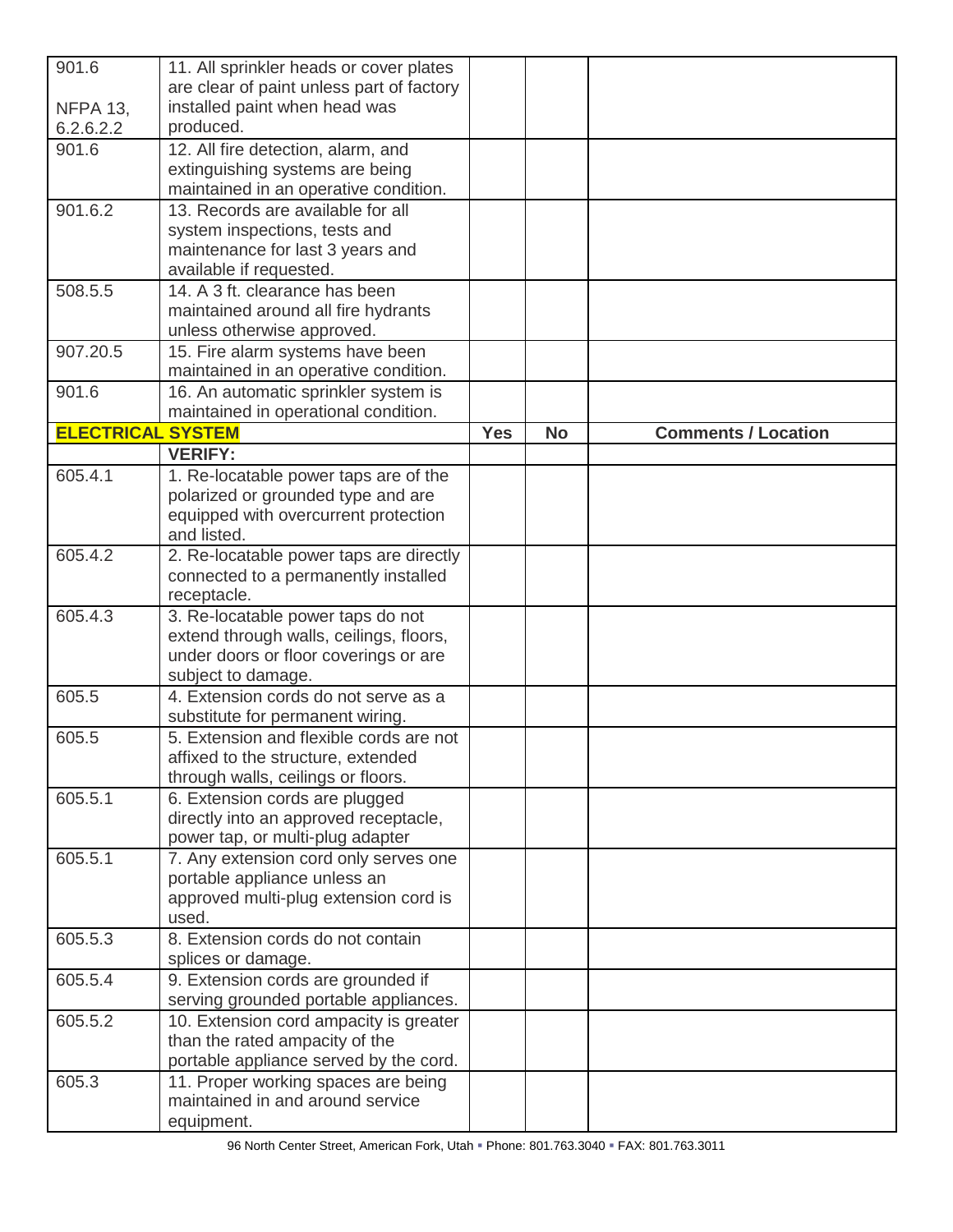| 605.6        | 12. All electrical boxes and wiring is<br>properly covered.                                                                                         |            |           |                            |
|--------------|-----------------------------------------------------------------------------------------------------------------------------------------------------|------------|-----------|----------------------------|
| 605.8        | 13. Electrical motors are maintained<br>free from excessive accumulations of<br>oil, dirt, waste and debris.                                        |            |           |                            |
| 605.9        | 14. Temporary wiring is only being<br>used for less than 90 days unless for<br>construction, remodeling, repair or<br>demolition of building.       |            |           |                            |
| 605.9.1      | 15. Temporary wiring is properly<br>attached.                                                                                                       |            |           |                            |
| 605.4        | 16. No multi-plug adapters, such as<br>cube adapters, unfused plug strips, or<br>any other device prohibited by the<br>Electrical Code are present. |            |           |                            |
| 605.3.1      | 17. Doors into electrical control panel<br>rooms are properly marked with a<br>sign.                                                                |            |           |                            |
| <b>EXITS</b> |                                                                                                                                                     | <b>Yes</b> | <b>No</b> | <b>Comments / Location</b> |
|              | <b>VERIFY:</b>                                                                                                                                      |            |           |                            |
| Tbl. 1019.1  | 1. The minimum required exits are<br>present for the occupant load.                                                                                 |            |           |                            |
| Tbl. 1019.2  |                                                                                                                                                     |            |           |                            |
| Tbl. 1015.1  |                                                                                                                                                     |            |           |                            |
| 1008.1.8     | 2. Egress doors are readily openable<br>from the egress side without the use<br>of a key or special knowledge or<br>effort.                         |            |           |                            |
| 1011.3       | 3. Exit signs are internally or<br>externally illuminated or of approved<br>self-luminous type.                                                     |            |           |                            |
| 1011.5.3     | 4. Exit signs are visible under<br>emergency illumination conditions.                                                                               |            |           |                            |
| 1011.1       | 5. Exits and exit access doors are<br>marked by an approved exit sign<br>visible from any direction of egress<br>travel where required.             |            |           |                            |
| 1011.1       | 6. Required exit signs are no further<br>than 100 feet from any point in the<br>corridor.                                                           |            |           |                            |
| 1011.5.3     | 7. Exit signs are properly illuminated<br>for a duration of not less than 90                                                                        |            |           |                            |
| 1027.5       | minutes by testing on proper back-up<br>supply.                                                                                                     |            |           |                            |
| 1003.6       | 8. Means of egress do not have any<br>obstructions in the required width<br>areas.                                                                  |            |           |                            |
| 1003.6       | 9. Means of egress are not reduced in<br>width along the path of egress travel                                                                      |            |           |                            |
| 1008.1.1     | 10. Exit doorways are not less than<br>32" in width or 28" in existing                                                                              |            |           |                            |
| 1027.7       | buildings.                                                                                                                                          |            |           |                            |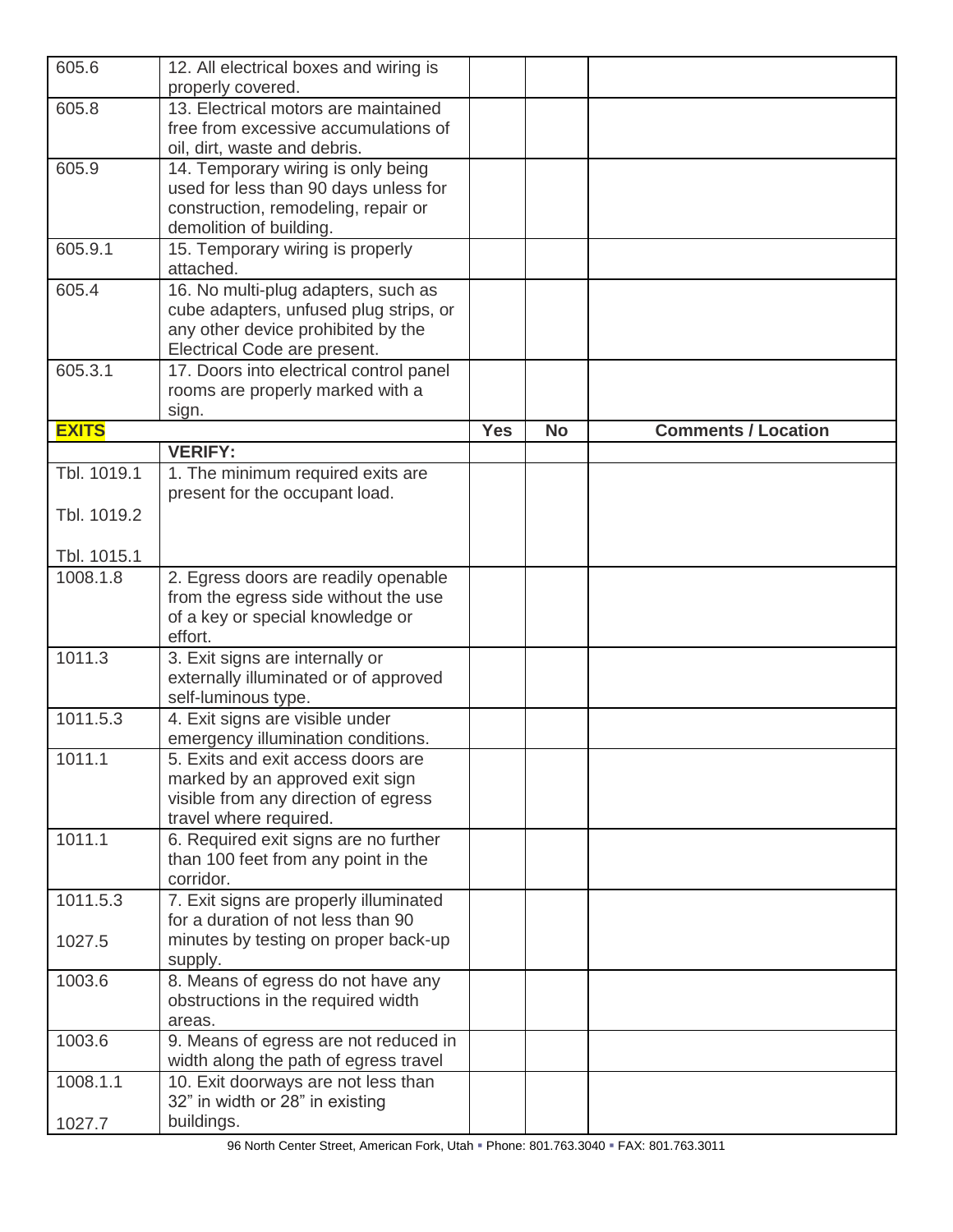| 1021.2       | 11. Exit passageways are of sufficient<br>width for occupant load.                                                                                                         |            |           |                            |
|--------------|----------------------------------------------------------------------------------------------------------------------------------------------------------------------------|------------|-----------|----------------------------|
| 1008.1.2     | 12. Installed panic hardware is rated<br>to unlatch with a maximum of 15 lbs<br>force applied to the bar and can be set<br>in motion with 30 lbs of force.                 |            |           |                            |
| 1015.2.1     | 13. Two exits, if required for room or<br>space, are properly spaced apart.                                                                                                |            |           |                            |
| 1008.1.8.4   | 14. Manually operated flush bolts or<br>surface bolts are not installed on exit<br>doors                                                                                   |            |           |                            |
| 1006.3       | 15. Exit access corridors,<br>passageways, exit stairways, rooms,<br>exit discharge areas, with 2 or more<br>required exits are illuminated in case<br>of a power failure. |            |           |                            |
| 1001.2       | 16. The building has not been altered<br>to reduce the required number of<br>exits.                                                                                        |            |           |                            |
| 1013.4       | 17. Aisles are maintained at a<br>minimum of 36".                                                                                                                          |            |           |                            |
|              | <b>HAZARDOUS MATERIALS AREA</b>                                                                                                                                            | <b>Yes</b> | <b>No</b> | <b>Comments / Location</b> |
| 105.6.16     | <b>VERIFY:</b>                                                                                                                                                             |            |           |                            |
|              | 1. Class I liquids in excess of 5<br>gallons inside or 10 gallons outside<br>are properly permitted.                                                                       |            |           |                            |
| 2703.9.8     | 2. Storage of incompatible materials is<br>separated properly if in containers<br>over 5 lbs. or .5 gallon.                                                                |            |           |                            |
| 3404.3.3.5.3 | 3. Shelf storage of flammable and<br>combustible liquids is orderly.                                                                                                       |            |           |                            |
| 3404.3.5.1   | 4. Class I flammable liquids are not<br>located in the basement, unless below<br>the MAQ for use-open and the<br>basement is sprinklered.                                  |            |           |                            |
| 3404.3.4.4   | 5. Flammable and combustible liquids<br>used for maintenance or operation of<br>equipment exceeding 10 gallons is<br>stored in a liquid storage cabinet.                   |            |           |                            |
| 2703.5       | 6. Hazardous material is identified<br>with a placard.                                                                                                                     |            |           |                            |
|              | <b>ADDITIONAL FIRE PROTECTION</b>                                                                                                                                          | <b>Yes</b> | <b>No</b> | <b>Comments / Location</b> |
|              | <b>VERIFY:</b>                                                                                                                                                             |            |           |                            |
| 703.2        | 1. Fire doors and smoke barrier doors<br>are not blocked or otherwise made<br>inoperable.                                                                                  |            |           |                            |
| 703.2        | 2. Fire door assemblies have not been<br>modified.                                                                                                                         |            |           |                            |
| 703.2.3      | 3. Swinging fire doors close from the<br>full open position and latch<br>automatically.                                                                                    |            |           |                            |
| 703.4        | 4. Horizontal and vertical sliding and<br>rolling fire doors have been inspected                                                                                           |            |           |                            |